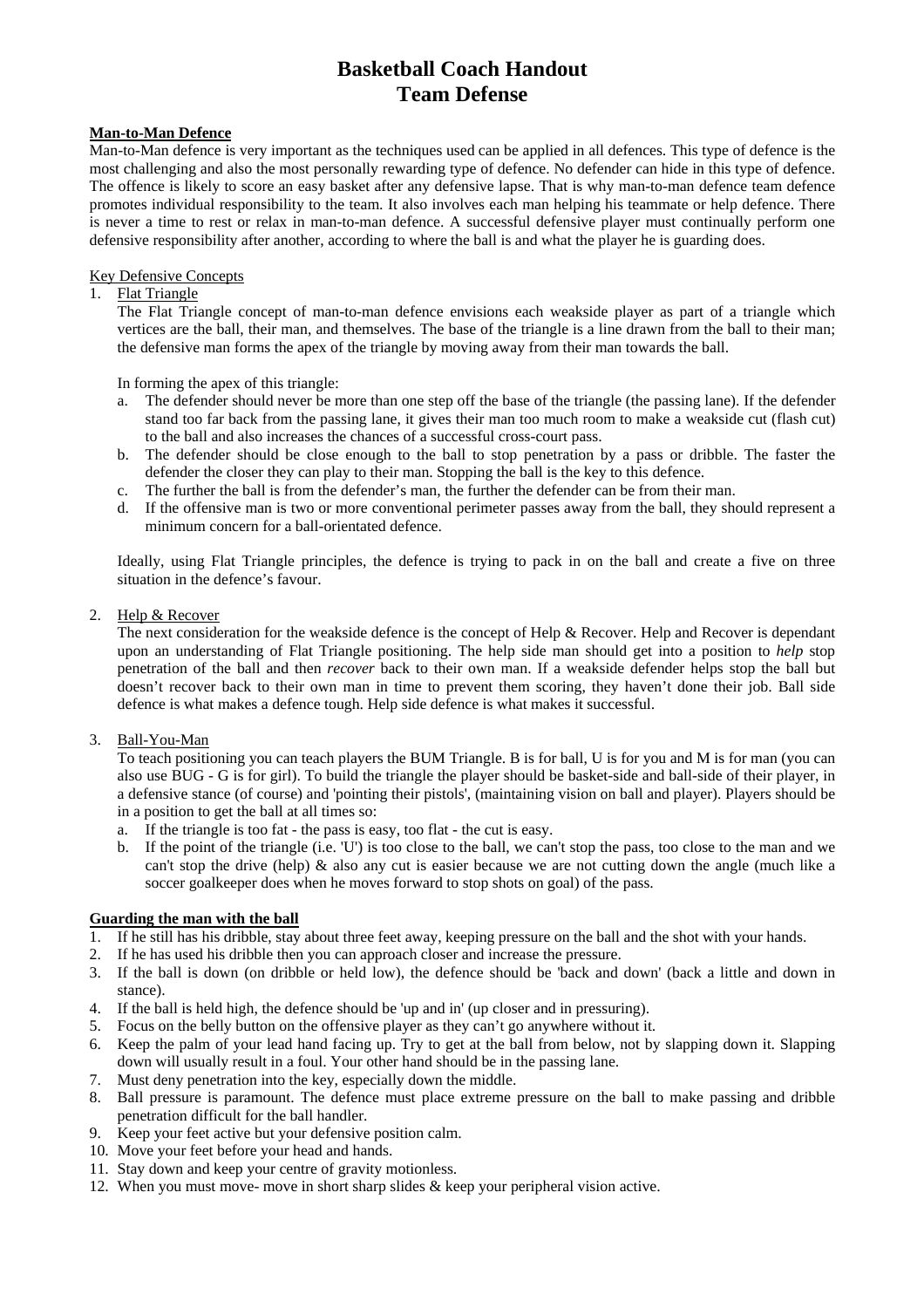### **Guarding a man without the ball**

Here the object is to stop the man from getting the ball.

- 1. One Pass Away
	- a. When defending a player that is one pass away from the ball the defence should be in a denial stance, also known as a closed stance.
	- b. The arm and leg that is closest to the ball should be in the passing lane looking to deflect a pass, with the other arm forming an armbar for balance purposes & for maintaining contact with their man.
	- c. In order to maintain vision on both the ball and their man, players should look down their denial arm and use their peripheral vision.
	- d. When in the denial position, the defensive player should be  $2/3$  from the ball and  $1/3$  from their man as a general rule, and should always be closer to the basket than the player they are defending.
	- e. As the team defence develops, you can begin to incorporate further responsibilities to each player on the floor. For the players defending 1 pass away from the ball, this could include hedging to help contain penetration.



#### 2. Two Passes Away (Weakside)

- a. When guarding a man two passes away from the ball, the defensive player maintains their 'Flat Triangle' position but moves closer to the ball to be in a position to help teammates.
- b. The general rule is to have one foot inside the keyway or alternatively be in line with the edge of the backboard.
- c. As in Help & Recover, both feet point towards the passing lane with one arm pointing at the ball, the other at their man i.e. 'Pointing Pistols'
- 3. Three or More Passes Away (Weakside)
	- a. When guarding a player three passes away from the ball, the defensive player maintains his 'Flat Triangle' position but moves closer to the ball to be in a position to help team-mates.
	- b. The general rule is to have one foot on each side of the imaginary line between the two baskets i.e. 'splitline'
	- c. As in Help & Recover, both feet point towards the passing lane with one arm pointing at the ball, the other at their man i.e. 'Pointing Pistols'

#### **Defending the Low Post**

There are three ways the defender can position him/herself in defending the low post player.

1. Playing behind the offensive post player.

Here the defender plays directly behind the offensive player. This may be advantageous if your post defender is much taller than the offensive player, and has a good chance of altering or blocking the post player's shot. But do not let the offensive player back the defender down under the basket. The defender should use their legs (use a strong stance with knees bent) and their lower body strength to keep the offensive player out... but the defender should not put their hands on the post player's back as they may get called for a pushing foul.

2. Fronting the low post player.

Here the defender moves directly in front of the offensive post player and denies him/her the ball. The wing defender should put pressure on the ball on the wing in order to make the pass to the low post, or the lob pass, more difficult. Fronting may backfire if the offensive player is taller and can easily seal for inside position and get the high lob pass. Another disadvantage is the defender is out of position for the rebound, and the post player may be able to score just by sealing for inside position and receiving the inside pass, or by getting the rebound and putback.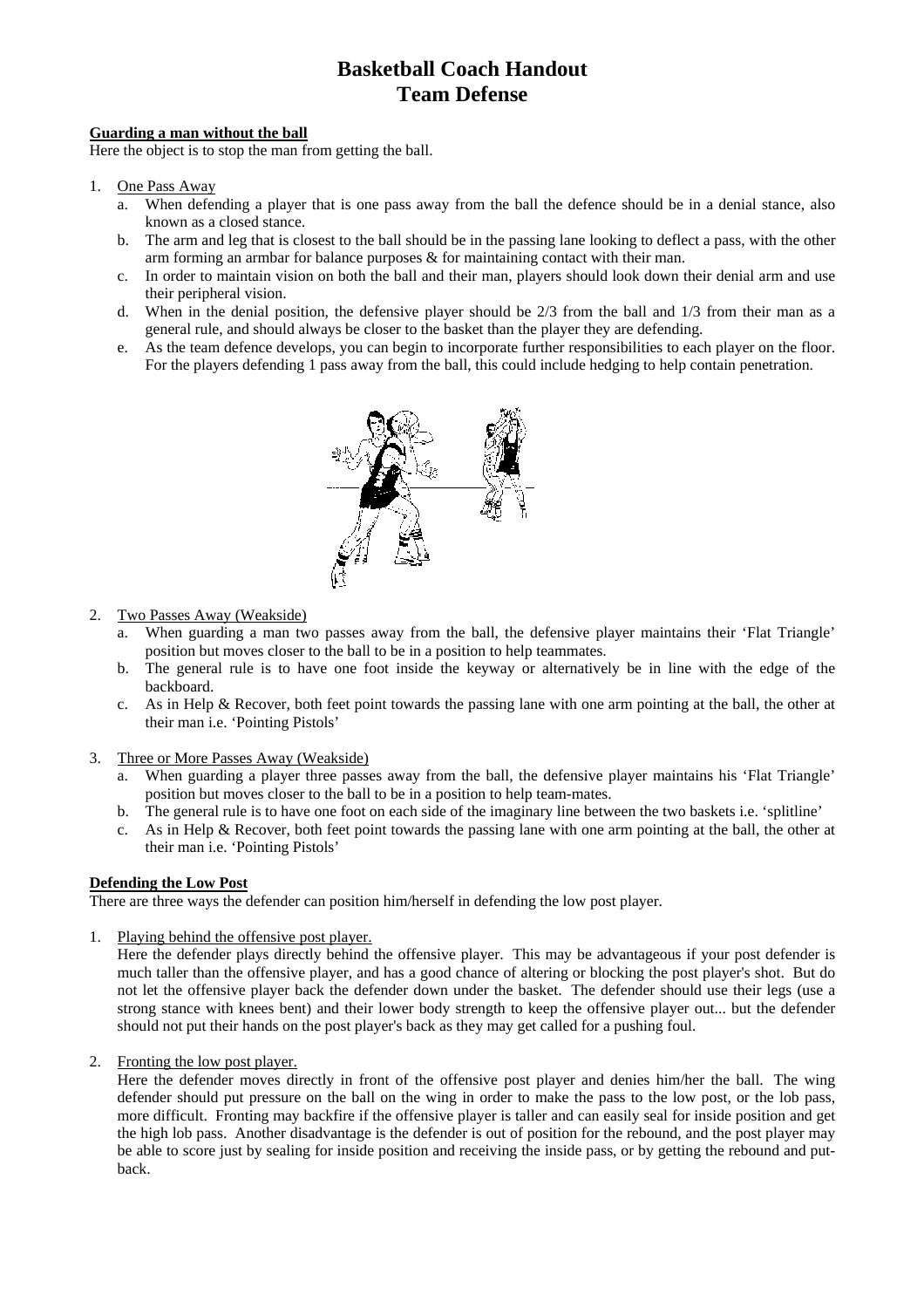# 3. Three-quarter front the low post player.

This is probably the best method. Instead of directly fronting the low post player, the defender "straddles" him/her with one foot in front and one in back, standing sideways to the offensive player with one hand up in the passing lane. If the ball is below the free-throw line extended (in the corner-wing area), he/she should play on the baseline side of the post player, making contact with the post player's inside (baseline) shoulder, and with his/her arm and hand out in the passing lane. If the ball is passed out on top (above the free-throw line extended), the defender should slide chest to chest with the post player and move to the post player's high-side (or lane-side) shoulder, again with a hand up at all times in the passing lane.

# **Key Defensive Skills**

## Jumping to the Ball

'Jumping to the ball' when your player has made a pass will get you out of most tricky defensive situations. As soon as the ball is released from the hands of the player they are defending, they must begin the movement of 'jumping to the ball', with the aim being that they are in their 'Flat Triangle' position by the time the ball arrives at its destination.

This action helps to make your players proactive defensively, and enables them to be in a good position to deny the ball from coming back to their player, hedging to the ball if it is penetrated towards them, or bumping any cut their player may try to make after passing.

# 2. Bumping Cuts

Bumping cutters is a great way to teach your players to be aggressive defenders, and is an excellent way for your team to stamp their authority over their opponents, and the game in general. Bumping cutters starts with jumping to the ball. The defensive player must be between their opponent and where they want to cut to in order to bump the cut effectively, and this starts with jumping to the ball.

The aim of bumping a cut is generally to try to send the player to an area of the court where their cut is no longer threatening. If this is consistently the case through a series of cuts, the defence will generally have established ascendency in the play phase.

## 3. Closing Out

Closing out is widely regarded as the hardest skill to perform in the game of basketball. Closing out is generally defined as any situation where a defensive player wishes to close the gap between themselves and an offensive player. This most commonly occurs when closing out a shooter, but also happens in the open court when running to contain the player with the ball or hedging to trap the ball, and also in rebounding situations when looking to get a block out.

A good way to help players understand the technique, is to encourage them to 'close out a spot on the floor' rather than a player. So often you see defenders close out a player, only to have the offence blow by them easily. By closing out the spot on the floor in front of the offensive player, the defence will have more time and be in a better position to adjust their movement should they need to.

Key Points:

- a. Foot that moves first is the one closest to the ball
- b. Run 2/3 the distance and pitter-patter (stutter step) the remaining 1/3
- c. Short & low with weight back ready to protect against dribble penetration with a patter step
- d. Hands up (carry hands to bother shot)

### 4. Turning the Dribbler

The basic idea in turning the dribbler is to dominate your opponent by applying maximum pressure on the ball. Work to establish defensive position a half body ahead in the direction the dribbler wants to go. This position is called '*chest on the ball'*. The objective is to prevent another dribble in the same direction and force the dribbler into a reverse (spin) dribble. With good anticipation, the defender may even draw a charge.

If the dribbler tries a front change of direction dribble, the defender should be able to steal the ball with a quick flick upward of your near hand. On the dribbler's reverse dribble quickly change direction and again move for '*chest on the ball'* position, at least half a body ahead of the direction the dribbler wants to go. Continue forcing the dribbler to reverse turn.